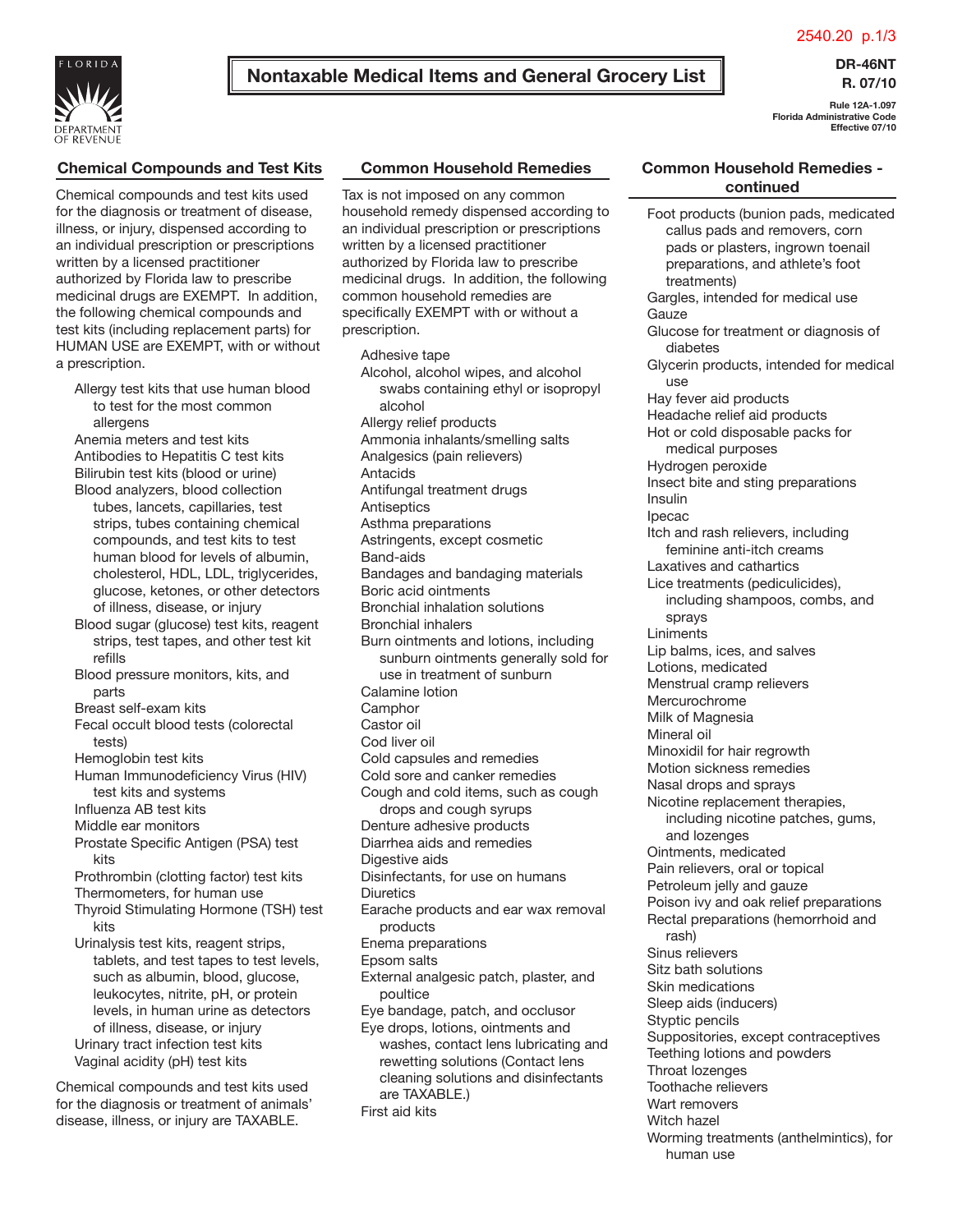#### 2540.20 p.2/3

**DR-46NT R. 07/10 Page 2**

#### **Cosmetics and Toilet Articles**

Cosmetics and toilet articles **ARE TAXABLE**, even when the cosmetic or toilet article contains medicinal ingredients. Examples of cosmetics are cold cream, suntan lotion, makeup, body lotion, soap, toothpaste, hair spray, shaving products, cologne, perfume, shampoo, deodorant, and mouthwash. Cosmetics and toilet articles are EXEMPT only when dispensed according to an individual prescription or prescriptions written by a licensed practitioner authorized by Florida law to prescribe medicinal drugs.

#### **Prosthetic Appliances or Orthopedic Appliances**

Prosthetic or orthopedic appliances dispensed according to an individual prescription written by a licensed practitioner (a physician, osteopathic physician, chiropractic physician, podiatric physician, or dentist duly licensed under Florida law) are EXEMPT.

In addition, the following prosthetic and orthopedic appliances are specifically EXEMPT under Florida law or have been certified by the Department of Health as EXEMPT without a prescription.

Abdominal belts

- Arch, foot, and heel supports; gels, insoles, and cushions, excluding shoe reliners and pads
- Artificial eyes
- Artificial limbs
- Artificial noses and ears
- Back braces
- Batteries, for use in prosthetic and orthopedic appliances
- Braces and supports worn on the body to correct or alleviate a physical incapacity or injury Canes (all)
- Crutches, crutch tips, and pads
- Dentures, denture repair kits, and cushions
- Dialysis machines and artificial kidney machines, parts, and accessories
- Fluidic breathing assistors; portable resuscitators
- Hearing aids (repair parts, batteries, wires, condensers)
- Heart stimulators and external defibrillators
- Mastectomy pads
- Ostomy pouch and accessories
- Patient safety vests
- Rupture belts

## **Prosthetic Appliances or Orthopedic Appliances continued**

- **Suspensories**
- **Trusses** Urine collectors and accessories Walkers, including walker chairs Walking bars Wheelchairs, including powered
- models, their parts, and repairs

#### **Other Exempt Medical Items**

Hypodermic needles and syringes **Lithotripters** 

Medical products and supplies used in the cure, mitigation, alleviation, prevention, or treatment of injury, disease, or incapacity that are temporarily or permanently incorporated into a patient or client or an animal by a licensed practitioner or a licensed veterinarian are EXEMPT. Examples are dental bridges and crowns.

Medical products, supplies, or devices are EXEMPT when they are:

- 1. dispensed under federal or state law only by the prescription or order of a licensed practitioner, e.g., "Rx only" or "CAUTION: Federal law restricts this device to sale by or on the order of a [designation of a licensed health care practitioner authorized to use or order the use of the device]"; and
- 2. intended for use on a single patient and are not intended to be reusable.

Some examples of items that would meet these requirements are:

- Artificial arteries, heart valves, and larynxes
- Bone cement, nails, pins, plates, screws, and wax **Catheters** Eyelid load prosthesis **Pacemakers**

Unless listed as a specifically taxexempt item, sales of medical equipment to physicians, dentists, hospitals, clinics, and like establishments are TAXABLE, even though the equipment may be used in connection with medical treatment.

## **Optical Goods**

Prescription eyeglasses, lenses, and contact lenses, including items that become a part thereof, are EXEMPT. Standard or stock eyeglasses and other parts sold without a prescription are TAXABLE.

# **General Groceries**

The following general classifications of grocery products are EXEMPT from tax. However, food products prepared and sold for immediate consumption (except food products prepared off the seller's premises and sold in the original container or sliced into smaller portions), sold as part of a prepared meal (whether hot or cold), or sold for immediate consumption within a place where the entrance is subject to an admission charge are TAXABLE. Sandwiches sold ready for immediate consumption are TAXABLE.

Baked goods and baking mixes Baking and cooking items advertised and normally sold for use in cooking or baking, such as chocolate morsels, flavored frostings, glazed or candied fruits, marshmallows, powdered sugar, or food items intended for decorating baked goods Bread or flour products Breakfast bars, cereal bars, granola bars, and other nutritional food bars, including those that are candy-coated or chocolate-coated **Butter** Canned foods Cereal and cereal products Cheese and cheese products Cocoa Coffee and coffee substitutes Condiments and relishes, including seasoning sauces and spreads, such as mayonnaise, ketchup, or mustard Cookies, including chocolate-coated or cream-filled **Crackers** Dairy products Dairy substitutes Dietary substitutes (including herbal supplements) Drinking water, including water enhanced by the addition of minerals (except when carbonation or flavorings have been added to the water in the manufacturing process)